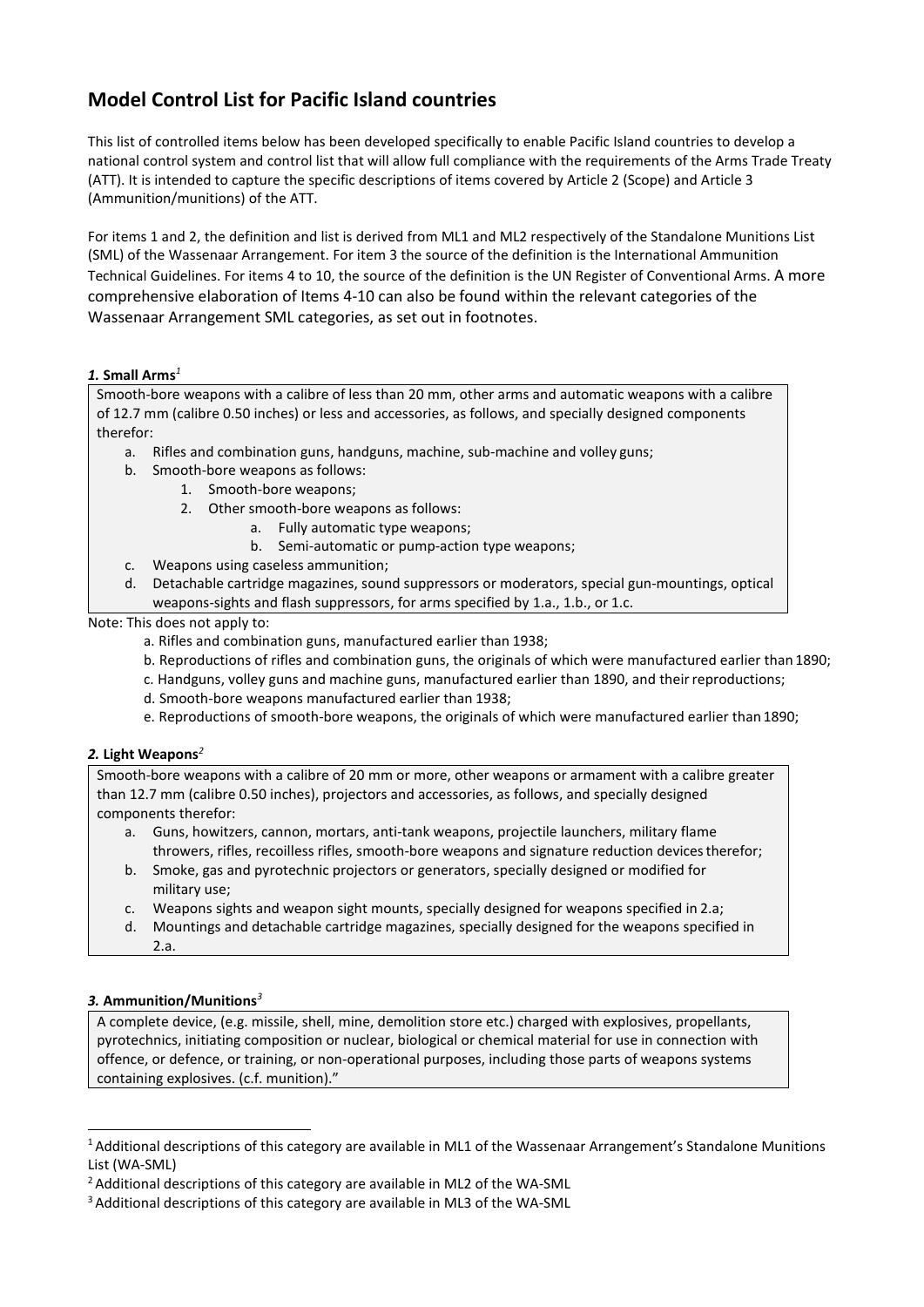# *4.* **Battle Tanks***<sup>4</sup>*

Tracked or wheeled self-propelled armoured fighting vehicles with high cross-country mobility and a highlevel of self-protection, weighing 16.5 metric tons unladen weight, with a high muzzle velocity direct fire main gun of at least 75 millimetres calibre.

### *5.* **Armoured Combat Vehicles***<sup>5</sup>*

Tracked, semi-tracked or wheeled self-propelled vehicles, with armoured protection and cross-country capability, either: (a) designed and equipped to transport a squad of four or more infantrymen, or (b) armed with an integral or organic weapon of at least 12.5 millimetres calibre or a missile launcher.

### *6.* **Large Calibre Artillery Systems***<sup>6</sup>*

Guns, howitzers, artillery pieces, combining the characteristics of a gun or a howitzer, mortars or multiplelaunch rocket systems, capable of engaging surface targets by delivering primarily indirect fire, with a calibre of 75 millimetres and above.

#### *7.* **Combat Aircraft***<sup>7</sup>*

Combat aircraft and unmanned combat aerial vehicles (UCAV): Includes fixed-wing or variablegeometry wing aerial vehicles as defined below:

(a) Manned fixed-wing or variable-geometry wing aircraft, designed, equipped or modified to engage targets by employing guided missiles, unguided rockets, bombs, guns, cannons or other weapons of destruction, including versions of these aircraft which perform specialized electronic warfare, suppression of air defence or reconnaissance missions.

(b) Unmanned fixed-wing or variable-geometry wing aircraft, designed, equipped or modified to engage targets by employing guided missiles, unguided rockets, bombs, guns, cannons or other weapons of destruction.

The terms "combat aircraft" and "unmanned combat aerial vehicles (UCAV)" do not include primary trainer aircraft, unless designed, equipped or modified as described above

#### *8.* **Attack Helicopters***<sup>8</sup>*

Rotary-wing aircraft designed, equipped or modified to engage targets by employing guided or unguided anti-armour, air-to-surface, air-to-subsurface, or air-to-air weapons and equipped with an integrated fire control and aiming system for these weapons, including versions of these aircraft which perform specialized reconnaissance or electronic warfare missions.

#### *9.* **Warships***<sup>9</sup>*

Vessels or submarines armed and equipped for military use with a standard displacement of 500 metric tons or above, and those with a standard displacement of less than 500 metric tons, equipped for launching missiles with a range of at least 25 kilometres or torpedoes with similarrange.

#### *10.* **Missiles and Missile Launchers***<sup>10</sup>*

(a) Guided or unguided rockets, ballistic or cruise missiles capable of delivering a warhead or weapon of destruction to a range of at least 25 kilometres, and means designed or modified specifically for launching such missiles or rockets, if not covered by categories I through VI. This sub-category includes remotely piloted vehicles with the characteristics for missiles as defined above but does not include ground-to-air missiles.

(b) Man-Portable Air-Defence Systems(MANPADS).

<sup>&</sup>lt;sup>4</sup> Additional descriptions of this category are available in ML6 of the WA-SML.<br><sup>5</sup> Additional descriptions of this category are available in ML6 of the WA-SML.<br><sup>6</sup> Additional descriptions of this category are available

<sup>10</sup> Additional descriptions of this category are available in ML4 of the WA-SML*.*